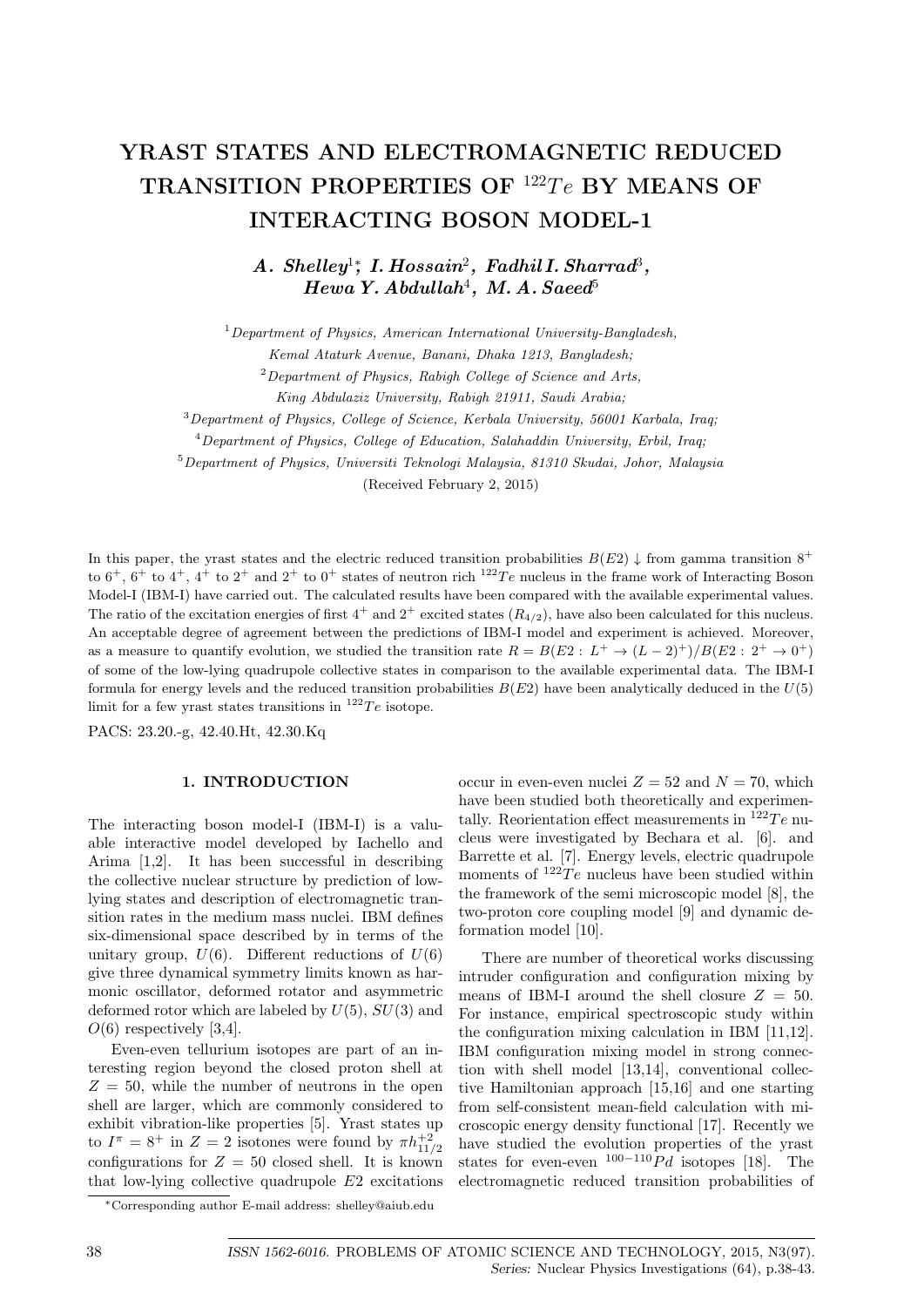even-even <sup>104</sup>*−*<sup>112</sup>*Cd* isotopes were studied by Abdullah et al [19]. The analytic IBM-I calculation of *B*(*E*2) values of even-even  $102-106$  *Pd* have confirmed  $U(5)$  character [20].

The basic property of a nucleus is the probability of electric quadrupole (*E*2) transitions between its low-lying states. In even-even nuclei, the reduced *E*2 probability  $B(E2; 0+_1 \rightarrow 2^+_1)$  from  $0^+$  ground state to the first-excited  $2^+$  state is especially important, and for a deformed nucleus this probability (denoted here by  $B(E2 \uparrow)$ ) depends on the magnitude of the intrinsic quadrupole moment (quadrupole moment of the intrinsic state of the nucleus) and, hence, on deformation [21]. The problem of the research is to investigate  $122Te$  nucleus in  $U(5)$  limit and calculate the energy levels and the transition rates of the yrast state band up to  $8^+$  to  $6^+$  level through  $E2$  transition strengths and back-bending phenomena.

## **2. MATERIAL AND METHODS**

#### **2.1. Yrast-state energy levels**

The Hamiltonian of the interacting bosons in IBM-1 [22].

$$
H = \sum_{i=1}^{N} \varepsilon_i + \sum_{i < j}^{N} V_{ij},\tag{1}
$$

where  $\varepsilon_i$  is the intrinsic boson energy and  $V_{ij}$  is the interaction between bosons *i* and *j*.

In the multi-pole form the Hamiltonian [23].

$$
H = \varepsilon n_d + a_0 PP + a_1 LL + a_2 QQ + a_3 T_3 T_3 + a_4 T_4 T_4.
$$
\n(2)

Here,  $a_0$ ,  $a_1$ ,  $a_2$ ,  $a_3$  and  $a_4$  are the strength of pairing, angular momentum and multi-pole terms. The Hamiltonian as given in Eq.(2) tends to reduce to three limits, the vibration  $U(5)$ ,  $\gamma$ -soft  $O(6)$  and the rotational *SU*(3) nuclei, starting with the unitary group  $U(6)$  and finishing with group  $O(2)$  [23]. In *U*(5) limit, the effective parameter is  $ε$ , in the *γ*-soft limit,  $O(6)$ , the effective parameter is the pairing  $a_0$ , and in the *SU*(3) limit, the effective parameter is the quad pole *a*2. The eigen-values for the three limits given as [23]

$$
U(5): E(n_d, \nu, L) = \varepsilon n_d + K_1 n_d(n_d + 4) + K_4 \nu(\nu + 3) + K_5 L(L + 1),
$$
 (3)

$$
O(6): E(\sigma, \tau, L) = K_3[L(N+4) - \sigma(\sigma+4)] + K_4 \tau(\tau+3) + K_5 L(L+1), \quad (4)
$$

$$
SU(3): E(\lambda, \mu, L) = K_2[\lambda^2 + \mu^2 + 3(\lambda + \mu) + \lambda \mu] + K_5 L(L+1). \tag{5}
$$

Here,  $K_1$ ,  $K_2$ ,  $K_3$ ,  $K_4$  and  $K_5$  are other forms of strength parameters. Many nuclei have a transition

property between two or three of the above limits and their eigen-values for the yrast-line [23].

## **2.2. Reduced transition probabilities B(E2)**

The low-lying levels of even-even nuclei  $(L_i =$ 2*,* 4*,* 6*,* 8*, ...*) usually decay by one *E*2 transition to the lower-lying yrast level with  $L_f = L_i - 2$ . The reduced transition probabilities in IBM-I are given for the anharmonic vibration limit  $U(5)$  [22].

$$
B(E2; L+2 \to L) \downarrow = \frac{1}{4} \alpha_2^2 (L+2)(2N - L) =
$$

$$
\frac{1}{4} \frac{(L+2)(2N - L)}{N} B(E2; 2 \to 0), \quad (6)
$$

where *L* is the state that nucleus transion to and *N* is the boson number, which is equal to half the number of valence nucleons (proton and neutrons). From the given experimental value  $B(E2)$  of transition  $(2^+ \rightarrow 0^+)$ , one can calculate value of the parameter  $\alpha_2^2$  for each isotope, where  $\alpha_2^2$  indicates the square of effective charge. This value is used to calculate the transition  $8^+$  to  $6^+$ ,  $6^+$  to  $4^+$ ,  $4^+$  to  $2^+$ and  $2^+$  to  $0^+$ .

#### **3. RESULTS AND DISCUSSION**

The <sup>122</sup>*Te* nucleus has an atomic number  $Z = 52$ and neutron number  $N = 70$ . It has 14 valence nucleons or 7 bosons relative to the shell closures  $Z = 50$ and  $N = 82$ . A boson number represents the pair of valence nucleons and boson number is counted as the number of collective pairs of valence nucleons. A simple correlation exists between the nuclei showing identical spectra and their valence proton number  $(N_n)$  and neutron number  $(N_n)$ . The number of valance proton  $N_p$  and neutron  $N_n$  has a total  $N = (N_p + N_n)/2 = n_\pi + n_\nu$  bosons <sup>132</sup>*Sn* doublymagic nucleus is taken as an inert core to find boson number. Boson numbers and the calculated parameters of different levels for  $^{122}Te$  nucleus in IBM-I are presented in Table 1. All parameters are given in units of *keV* .

The energy of yrast states band (i.e.  $0^+$ ,  $2^+$ ,  $4^+$ ,  $6^+$ ,  $8^+$ ) for doubly even isotopes  $12^2Te$  has been calculated by using Eq.(3) in model. For the yrast-state bands only the levels up to spin  $8^+$  were considered in the calculation since above this spin value the yrast bands exhibit a backbend phenomenon. Suitable free parameters have been determined to find the close excitation-energy of all positive parity levels  $(2^+, 4^+, 4^+)$  $6^+$ ,  $8^+$ ) for which a good indication of the spin value exists [24]. Table 1 shows the values of these parameters that have been used to calculate the energy of the yrast- states for the isotopes  $Z = 52$  and  $N = 70$ under this study.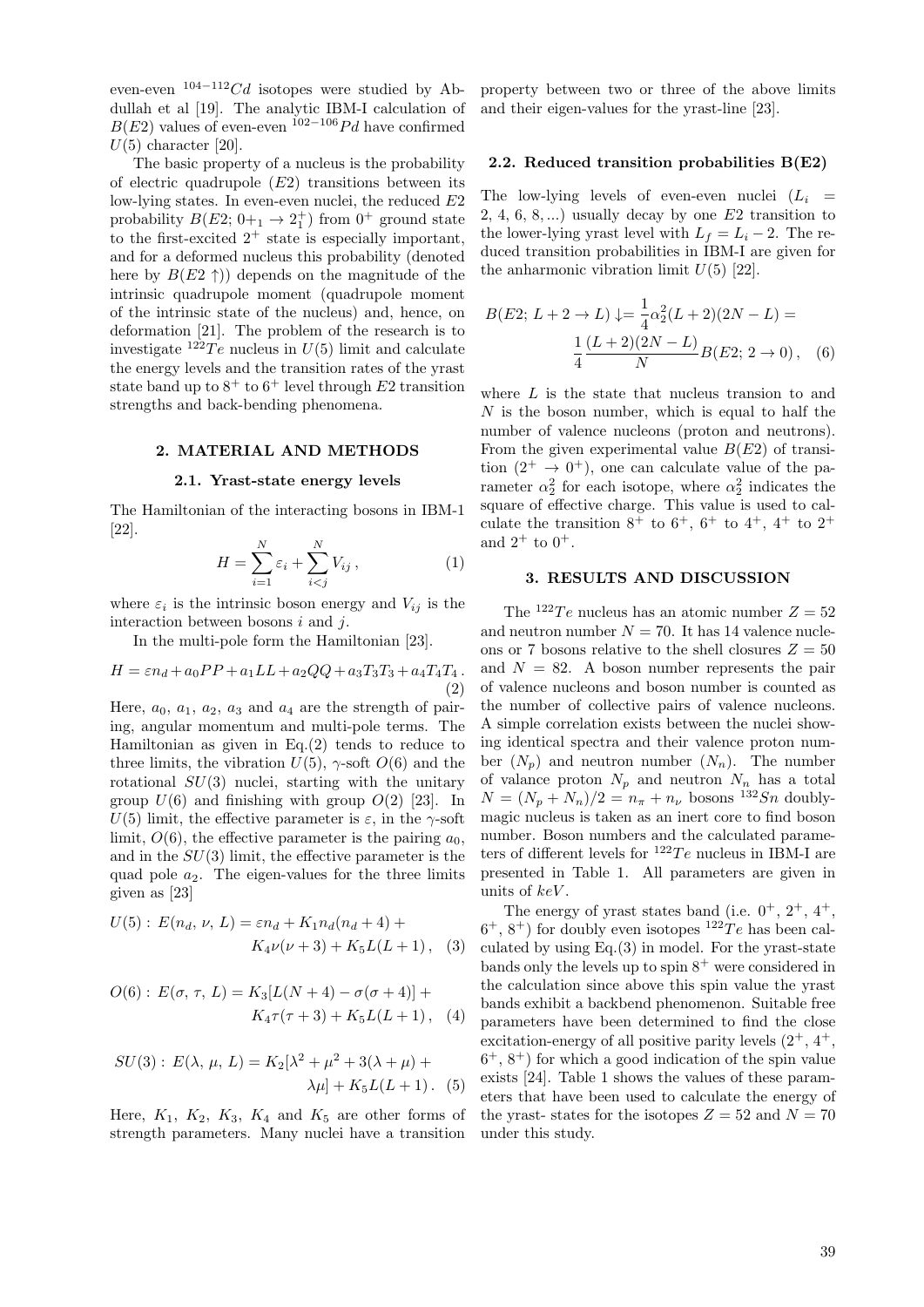$Nucleus \mid N \mid$  States  $\mid$  Limits  $\mid \varepsilon \mid K_1 \mid K_4 \mid K_5$ *keV keV keV keV*  $12^2Te$  | 7 | 2-8 |  $U(5)$  | 451.183 | 39.386 | -24.092 | 2.058

*Table 1. Bosons number and the calculated parameters for different levels in IBM-1 for*  $^{122}Te$  *nucleus.* 

*Table 2. The calculated and experimental [24] yrast level and percentage of error for*  $122Te.$ 

| $I^{\pi}$ | $E_{exp}(keV)$ | $E_{cal}(keV)$ | $\Delta\%$ |
|-----------|----------------|----------------|------------|
| $2^+$     | 564.09         | 564.09         | 0.00       |
| $4^+$     | 1181.25        | 1175.2         | 0.51       |
| $6+$      | 1751.32        | 1833.4         | 4.69       |
| $8^+$     | 2669.67        | 2538.6         | 4.91       |

The energy levels that fit with IBM-1 are presented in Table 2 and they are compared with the experimental levels [24]. The agreement between calculated and experimental values is excellent and reproduced well. The values of the first excited state  $E2_1^+$  and the ratio  $R = E_1^{\dagger}/E_2^{\dagger}$  show that <sup>122</sup>*Te* isotope is vibration nucleus.

Table 3 presents reduced transition probabilities  $B(E2) \downarrow$  for the yrast state band from  $8^+$  to  $6^+$ ,  $6^+$ to  $4^+$ ,  $4^+$  to  $2^+$ , and  $2^+$  to  $0^+$  of even-even  $122Te$ isotope. Using known experimental  $B(E2) \downarrow$  from  $2_1^+$   $\rightarrow$  0<sup>+</sup> transition, the reduced transition probabilities of  $4^+_1 \rightarrow 2^+_1, 6^+_1 \rightarrow 4^+_1$  and  $8^+_1 \rightarrow 6^+_1$  transitions of even-even  $^{122}Te$  isotope are calculated by using IBM-1 and presented in Table 3. The calculated results are also compared with the previous experimental results [24].

*Table 3.* Reduced transition probability  $B(E2) \downarrow$  of even-even  $122$ <sup>Te</sup> *nucleus* [24].

| Nucl  | $\alpha_2^2$<br>W.u. | Transition<br>Level                           | B(E2)<br>W.u.    | $B(E2)_{IBM-1}$<br>W.u.              |
|-------|----------------------|-----------------------------------------------|------------------|--------------------------------------|
| 122Te | $5.27 \pm 0.04$      | $2^+_1 \rightarrow 0^+_1$<br>$\rightarrow$ 2. | $36.92 \pm 0.25$ | $36.92 \pm 0.25$<br>$63.24 \pm 0.48$ |
|       |                      |                                               | $61 \pm 21$      | $79.05 \pm 0.60$<br>$84.32 \pm 0.64$ |

## **3.1.** *R*4*/*<sup>2</sup> **classifications**

It is known that collective dynamics of energies in even-even nuclei are grouped into classes, within each class the ratio of excitation energies of first  $4^+$  and  $2^+$ excited states is: spherical vibrator  $U(5)$  has  $R_{4/2} =$ 2.00, -unstable rotor  $O(6)$  should have  $R_{4/2} = 2.5$ and an axially symmetric rotor *SU*(3) should have  $R_{4/2} = 3.33$ . We have examined  $U(5)$  symmetry as  $R_{4/2} = 2.09$  in <sup>122</sup>*Te*.

## **3.2. Reduced transition probabilities** *B*(*E*2)

The value of the effective charge  $\alpha_2$  of IBM-I have been determined by normalizing the experimental data  $B(E2; 2^+_1 \rightarrow 0^+_1)$  of  $^{122}Te$  isotope using Eq.(6). From the given experimental value of transitions

 $(2^+$   $\rightarrow 0^+$ ), we have calculated the value of the parameter  $\alpha_2^2$  for  $^{122}Te$  isotope and used this value to calculate the transitions from  $4^+_1$   $\rightarrow$   $2^+_1$ ,  $6^+_1$   $\rightarrow$   $4^+_1$ and  $8^+_1 \rightarrow 6^+_1$ . The values of the fitted parameter  $\alpha_2^2$  remark the meaning of the square of effective boson charge and presented in Table 3. The theoretical values of  $B(E2)$  in W.u. using IBM-I are increased with the transition levels. The results of present work are compared with the previous experimental values [24] and are in good agreement within experimental error. Another condition of *U*(5) limit [23] would be confirmed by the expression for  $B(E2)$  ratios as  $B(E2; 4_1 \rightarrow 2_1)/B(E2; 2_1 \rightarrow 0_1) = 2(N-1)/N < 2.$ In IBM-I the ratio of  $B(E2; 4_1 \rightarrow 2_1)/B(E2; 2_1 \rightarrow$ 0<sub>1</sub>) in <sup>122</sup>*Te* is 1.71 and  $2(N-1)/N$  value of <sup>122</sup>*Te* is 1*.*71. Therefore, the present calculations are firmly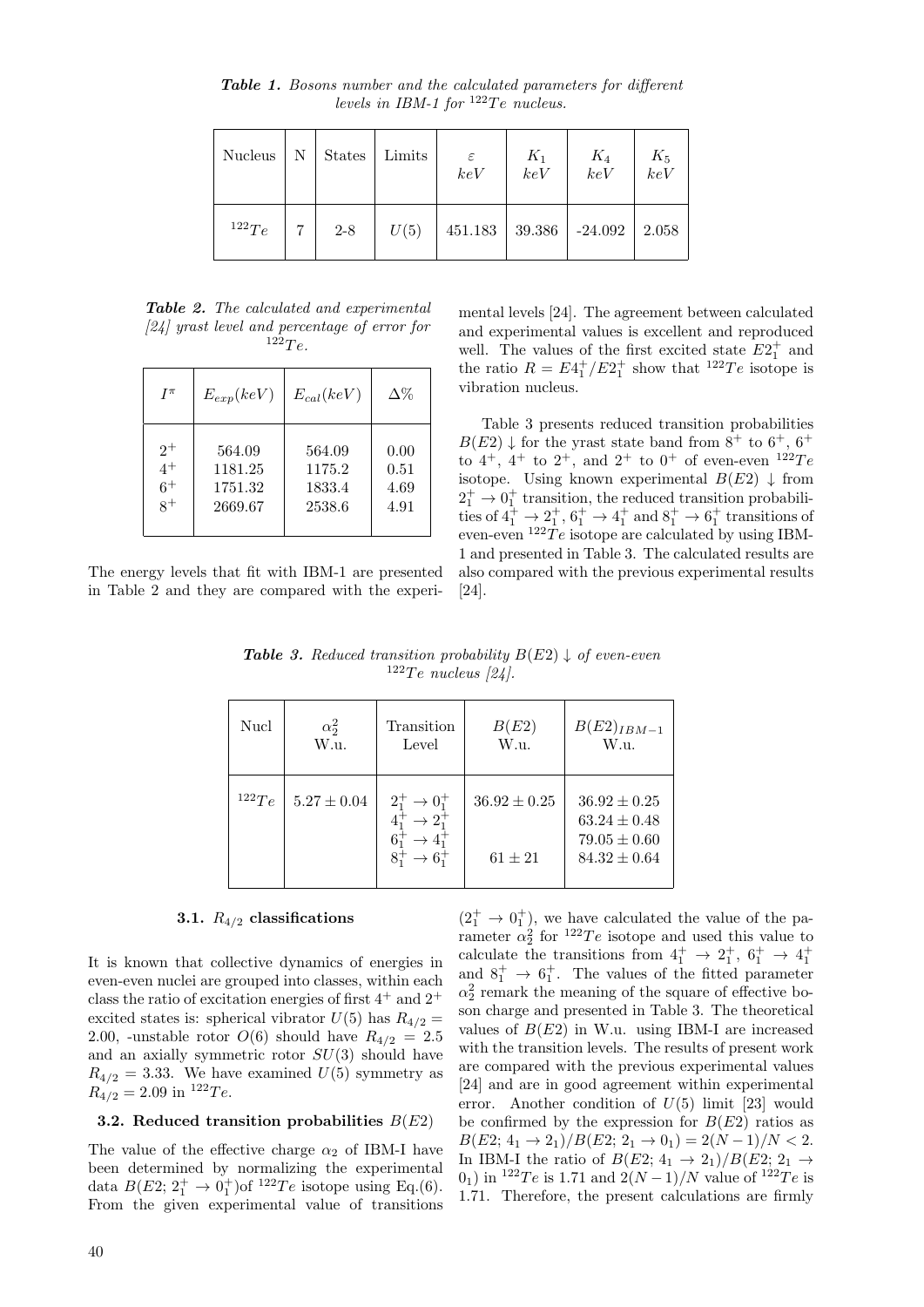in the  $U(5)$  limit and therefore a good agreement between the calculated values and the experimental ones indicated that  $122Te$  isotope obey to this limit. Even-even  $122Te$  nucleus is nicely reproduced by the experimental data, and their fits are satisfactory.

Fig.1 shows ratio  $R = E(L_1^+)/E(2_1^+)$  values versus yrast state spin momentum  $(L)$  of  $^{122}Te$ isotope by IBM-I and experiment results [24].



*Fig.1.* Plot of ratio  $R = E(L_1^+)/E(2_1^+)$  values *versus yrast state spin momentum (L) of* <sup>122</sup>*T e isotope by IBM-I and experiment results [24]. The ratio*  $R = E(L_1^+)/E(2_1^+)$  *in yrast state bands are normalized to*  $E(2_1^+)$ 

The ratio  $R = E(L_1^+)/E(2_1^+)$  in yrast state band are normalized to  $E(2<sub>1</sub><sup>+</sup>)$ . As a measure to quantity evolution, it is shown that results of R values increase with increasing the high spin states. We have compared the ratio  $R = B(E2 : L^+ \rightarrow$ (*<sup>L</sup> <sup>−</sup>* 2)<sup>+</sup>)*/B*(*E*2 : 2<sup>+</sup> *<sup>→</sup>* <sup>0</sup> <sup>+</sup>) of IBM-I and previous available experimental values in the yrast state bands (normalized to the  $B(E_2: 2^+ \rightarrow 0^+)$  as a function of angular momentum L and are shown in Fig.2.



*Fig.2. R values of* <sup>122</sup>*T e isotope using IBM-I and experiment shown as a function of spin momentum L [24]. The ratio*  $R = B(E2 : L_+ \rightarrow (L-2)^+) / B(E2 : 2^+ \rightarrow 0^+)$ *in the yrast state band (normalized to the*  $B(E2: 2^+ \rightarrow 0^+))$ 

It is shown that the value of *R* is increased with

increasing the high spin states. We have found that the calculated values are in good agreement with the previous available experimental results [24].

## **3.3.** Comparative studies of  $^{122}Te$  and  $^{118}Cd$ **nuclei**

The neutron-rich  $132Sn$  nucleus is known to the properties of doubly closed shells and its core excitation can provide valuation information on the nuclear structure. <sup>122</sup>*Te* and <sup>118</sup>*Cd* nuclei consist of  $Z = 52$ ,  $N = 70$  and  $Z = 48$ ,  $N = 70$  respectively. Therefore, 2 particles and 2 hole belongs to  $122Te$  and  $118Cd$  nuclei with respect to shell closure  $Z = 50$ . From a theoretical point of view, the yrast states up to  $I^{\pi} = 8^+$ in  $Z = 48$  isotopes can be ascribed to two-hole states  $\pi g_{9/2}^{-2}$  for  $Z = 50$  closed shell. Recently, we have investigated yrast level and transition strength of even-even  $118Cd$  [25, 26] nucleus by IBM-1 and found that it is a vibrational nucleus which  $U(5)$  is symmetry. This investigation is raised the possibilities that a similar situation could exist for  $122Te$  nucleus. The level spacing and transition strengths should be same for  $^{122}Te$  and  $^{118}Cd$ . Fig.3 shows yrast level as a function of spin for  $^{122}Te$  and  $^{118}Cd$  nuclei.



*Fig.3. Yrast level of*  $^{122}Te$  *and*  $^{118}Cd$  *nuclei as a function of spin momentum L*

The 2<sup>+</sup>, 4<sup>+</sup>, 6<sup>+</sup>, and 8<sup>+</sup> levels are 560*.*4, 1161*.*5, 1776.1 and  $2652.8 \, keV$  for  $122Te$  nucleus and 487.8, 1164*.*9, 1935*.*9 and 2590*.*9 *keV* for <sup>118</sup>*Cd*. Therefore yrast levels are almost same except  $6^+$ . This fact suggests that the  $6^+$  state in  $122Te$  nucleus has a significant admixture of other components. The reduced transition probability  $B(E2) \downarrow$  from  $2^+_1 \rightarrow 0^+_1$ , is  $36.92 \pm 0.25 W.u.$  for  $12^{2}Te$  and  $33 \pm 3 W.u.$  for <sup>118</sup>*Cd* are consistent to each other.

#### **3.4. Moments of inertia**

The moments of inertia are calculated from the following equation:

$$
\frac{2\vartheta}{\hbar^2} = \frac{2(2I-1)}{E(I) - E(I-2)} = \frac{4I-2}{E_\gamma}.
$$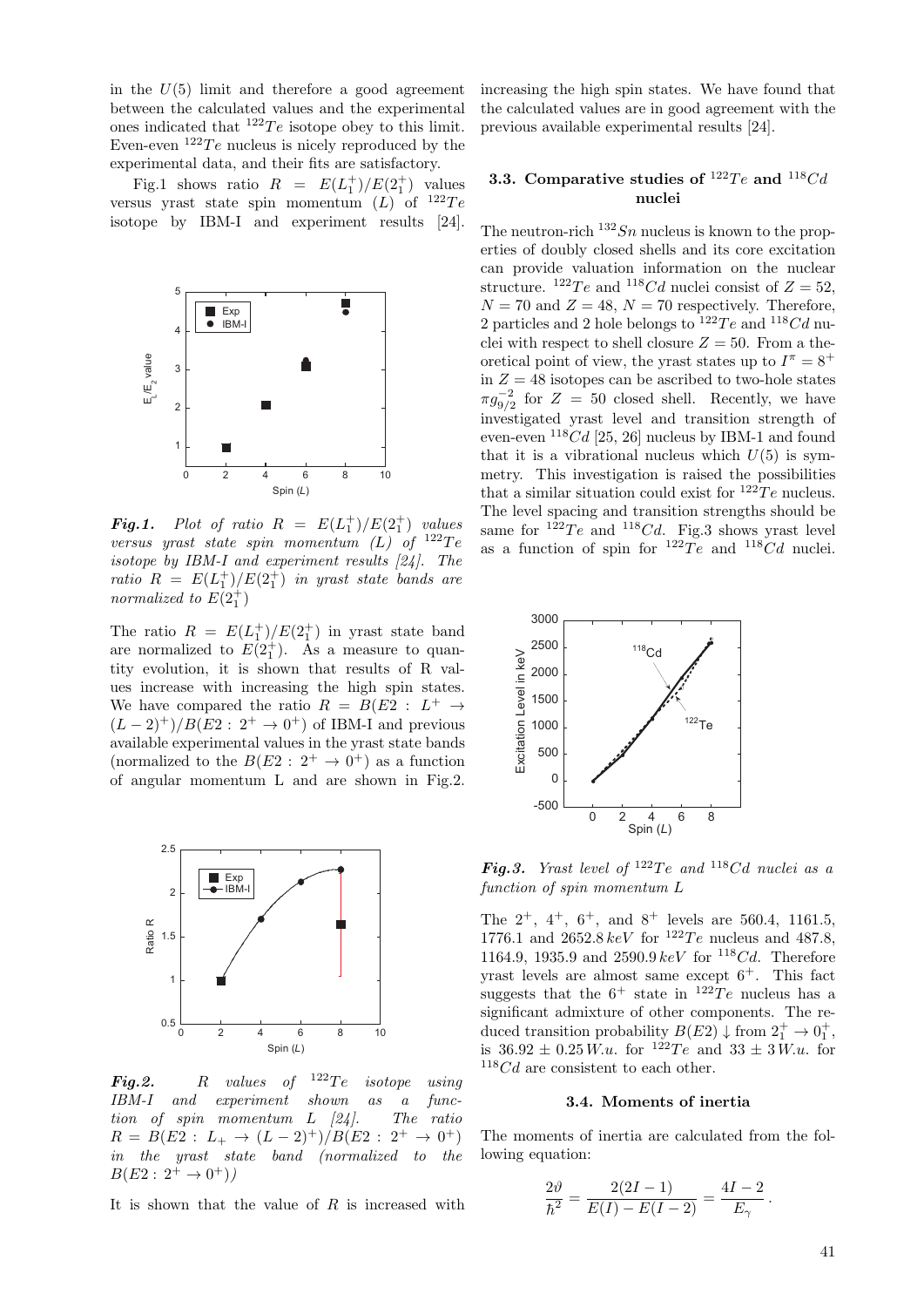Fig.4 shows the moment of inertia for the yrast states band of  $^{122}Te$  and  $^{118}Cd$  are plotted as function of  $I(I + 1)$ . According to variable moment of inertia (VMI) model this should give a straight line in the plot of  $2\vartheta/\hbar^2$  vs  $I(I + 1)$  in the lowest order. We have investigated first order backbend at  $12^+$  states in  $12^+$  gand  $10^+$  states in  $11^8$ Cd.



*Fig.4. Moment of inertia as a function of*  $I(I + 1)$ *of* <sup>122</sup>*T e and* <sup>118</sup>*Cd nuclei*

#### **4. CONCLUSIONS**

In this work, the yrast-state energy band and reduced transition probabilities *B*(*E*2) values of eveneven  $122Te$  nucleus have been investigated by IBM-I. The results are compared with some previous experimental data [24]. The calculated excitation energies and the experimental ones are in good agreement. The analytical IBM-I calculation of yrast levels and  $B(E2)$  values up to  $8<sub>1</sub><sup>+</sup>$  levels of <sup>122</sup>*Te* isotope have been performed in the  $U(5)$  character and this approach agree with previous study [27] using another method. The yrast states and *B*(*E*2) values of 2 particles in  $^{122}Te$  nucleus and two holes in  $^{118}Cd$  nucleus are similar structure for shell closure  $Z = 50$ . Furthermore, the present results are better than that those ref.[28]. The back-bending phenomena appear clearly in the diagram  $2\vartheta/\hbar^2$  vs  $I(I+1)$ . The results are extremely useful for compiling nuclear data table. Acknowledgements: The authors thanks to king Abdulaziz University.

# **References**

- 1. F. Iachello and A. Arima. Boson symmetries in vibrational nuclei. *Phys. Lett. B*. 1974, v.53, p.309- 312.
- 2. A. Arima and F. Iachello. Collective Nuclear States as Representations of a *SU*(6) Group //*Phys. Rev. Lett*. 1975, v.35, p.1069-1072.
- 3. R. Kumar, S. Sharma, and J. B. Gupta. Character of quasi-bands in 150sm using IBM // *Arm. J. Phys.* 2010, v.3(3), p.150-154.
- 4. N. Turkan and I. Maras. Search on results of IBM for region between 120A 150A: <sup>120</sup>*−*<sup>128</sup>*T e* and <sup>122</sup>*−*<sup>134</sup>*Xe* nucleus // *Math. and computational Appli*. 2011, v.16(2), p.467-476.
- 5. A. Kucukbursa and K. Manisa. IBM-1. Calculations on the Even-Even  $122-128Te$  Isotopes // *Math. And computational Appli*. 2005, v.10(1), p.9.
- 6. M. J. Bechara, O. Dietzsch, M. Samuel and U. Smilansk. Reorientation effect measurements in <sup>122</sup>*T e* and <sup>128</sup>*T e* // *Phys. Rev. C*. 1978, v.17, p.628-633.
- 7. J. Barrette, M. Barrette, R. Haroutunian, G. Lamoureux, and S. Monaro. Investigation of the reorientation effect on  $^{122}Te$ ,  $^{124}Te$ ,  $^{126}Te$ ,  $128Te$ , and  $130Te$  // *Phys. Rev. C.* 1974, v.10, p.1166.
- 8. L.  $\check{S}$ ips. Calculation of the quadrupole moments in  $Cd$  and  $Te$  isotopes  $// Phys. Lett. B. 1971,$ v.36(3), p.193-195.
- 9. E. Degrieck, G. V. Berghe. Structure and electromagnetic properties of the doubly even  $Te$  isotopes // *Nucl. Phys.* 1974, v.A231, p.141-158.
- 10. A. Subber, W. D. Hamilton, P. Park and K. Kumar. An application of the dynamic deformation model to the tellurium isotopes // *J. Phys G: Nucl. Phys.* 1987, v.13, p.161.
- 11. A. Dewald et al. Collectivity of neutron-rich palladium isotopes and the valence proton symmetry // *Phys. Rev. C*. 2008, v.78, p.051302.
- 12. K. H. Kim, A. Gelberg, T. Mizusaki, T. Otsuka. Brentano PV IBM-2 calculations of even-even *P d* nuclei // *Nucl. Phys. A*. 1996, v.604, p.163-182.
- 13. Y. B.Wang, et al. New Levels in <sup>118</sup>*P d* Observed in the Decay of Very Neutron-Rich <sup>118</sup>*Rh* Isotope Chin // *Phys. Lett*. 2006, v.23, p.808.
- 14. M. Smbataro. A study of Cd and Te isotopes in the interacting boson approximation // *Nucl. Phys. A*. 1982, v.380, p.365-382.
- 15. M. Deleze, S. Drissi, S. Kem. Systematic study of the mixed ground-state and "intruder" bands in <sup>110</sup>*,*112*,*<sup>114</sup>*Cd* // *Nucl. Phys. A*. 1993, v.551, p.269-294.
- 16. P. E. Garrett, K. L. Green, and J. L.Wood. Breakdown of vibrational motion in the isotopes <sup>110</sup>*−*<sup>116</sup>*Cd* // *Phys. Rev. C*. 2008, v.78, p.044307.
- 17. P. Van. Isacker, S. Pittel, A. Frank, P. D. Duval. IBM-2 configuration mixing and its geometric interpretation for germanium isotopes // *Nucl. Phys. A*. 1986, v.451, p.202-206